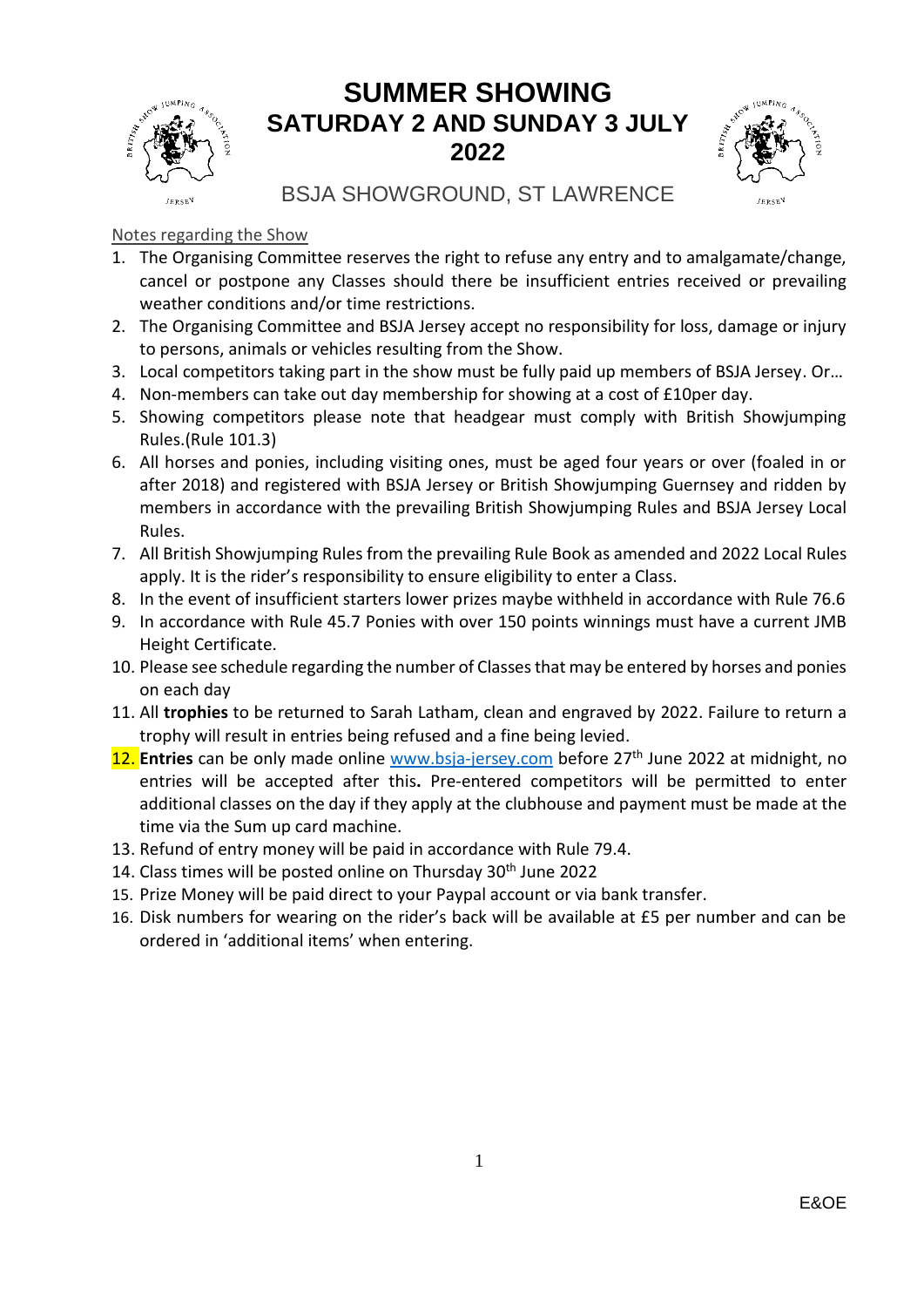## **SUMMER SHOWING SATURDAY 2 AND SUNDAY 3 JULY 2021**

**Open to all BSJA Members, Day memberships available for non-members**

| SATURDAY 02 JULY - AWA ARENA commencing at 09:00                               |                                                                                                                                  |       |  |  |
|--------------------------------------------------------------------------------|----------------------------------------------------------------------------------------------------------------------------------|-------|--|--|
| Entry Fee for Pony showing: £7.00<br>Prize money for Pony showing: £11, £8, £7 |                                                                                                                                  |       |  |  |
|                                                                                | Except classes 1-4 Entry Fee £6.00 and Prizes in kind                                                                            |       |  |  |
| Class 1                                                                        | <b>JHOYS</b> qualifier<br>IN HAND PONY not exceeding 128CM                                                                       |       |  |  |
|                                                                                | Handlers ages to conform to usual age/height restrictions. Adults may assist with younger handlers.                              |       |  |  |
|                                                                                | <b>Entry Fee £6 Prizes in Kind</b>                                                                                               |       |  |  |
| Class 2                                                                        | IN HAND PONY exceeding 128cm but not exceeding 148cm<br><b>JHOYS</b> qualifier                                                   |       |  |  |
|                                                                                | Handlers ages to conform to usual age/height restrictions. Adults may assist with younger handlers.                              |       |  |  |
|                                                                                | <b>Entry Fee £6 Prizes in Kind</b>                                                                                               |       |  |  |
| Class 3                                                                        | <b>BEST JUNIOR HANDLER</b>                                                                                                       |       |  |  |
|                                                                                | Open to ponies not exceeding 148cm. All handlers must be aged 16years or under and capable of leading                            |       |  |  |
|                                                                                | the pony on their own. Entry Fee £6 Prizes in Kind                                                                               |       |  |  |
| Class 4                                                                        | <b>BEST RIDER 12 and under</b>                                                                                                   |       |  |  |
|                                                                                | Riders' ages to conform to usual age/height restrictions. <b>Entry Fee £6 Prizes in Kind</b>                                     |       |  |  |
| Class 5                                                                        | LEADING REIN PONY/FIRST RIDDEN PONY SPONSORED BY LE BRAYE<br><b>JHOYS</b> qualifier                                              |       |  |  |
|                                                                                | Open to ponies not exceeding 128cm, led by responsible adult. Riders born in or after 2012                                       |       |  |  |
| Class 6                                                                        | FIRST RIDDEN & LEADING REIN WORKING HUNTER PONY SPONSORED BY C.I. ENGRAVERS                                                      |       |  |  |
|                                                                                | Open to ponies not exc.128cm. Rider born in or after 2012 for First Ridden, 2012 for Lead Rein. This class                       |       |  |  |
|                                                                                | <b>JHOYS</b> qualifier<br>may be split if sufficient entries.                                                                    |       |  |  |
| Class 7                                                                        | <b>MINI CHAMPIONSHIP</b>                                                                                                         |       |  |  |
|                                                                                | Open to 1st & 2nd prize winners in Classes 5-6.                                                                                  |       |  |  |
| Class 8                                                                        | <b>JHOYS</b> qualifier<br><b>VETERAN PONY (ridden)</b>                                                                           |       |  |  |
|                                                                                | Open to ponies not exc 148cm aged 16 years and over.                                                                             |       |  |  |
|                                                                                | Riders' ages to conform to usual age/height restrictions.                                                                        |       |  |  |
| Class 9                                                                        | BEST CHILD'S PONY SPONSORED BY THE ARTHUR FAMILY                                                                                 |       |  |  |
|                                                                                | Open to ponies not exceeding 128cm and riders born in or after 2010                                                              |       |  |  |
|                                                                                |                                                                                                                                  |       |  |  |
|                                                                                |                                                                                                                                  |       |  |  |
|                                                                                | All classes will then move to the GRASS ARENA commencing with Class 10 after Class 9 has                                         |       |  |  |
|                                                                                | ended in the AWA.                                                                                                                |       |  |  |
|                                                                                | Entry Fee for Pony showing: £7.00 Prize money for Pony showing: £11, £8, £7                                                      |       |  |  |
| Class 10                                                                       | BEST CHILD'S PONY SPONSORED BY WILSONS KNIGHT FRANK                                                                              |       |  |  |
|                                                                                | Open to ponies exceeding 128cm and not exceeding 148cm Riders born in or after 2008 (not exc 138cm) and                          |       |  |  |
|                                                                                | 2006 (not exc 148cm) respectively.                                                                                               |       |  |  |
|                                                                                | Separate trophies for 138cm and 148cm ponies - Each trophy winner will be eligible for the Childs Pony                           |       |  |  |
|                                                                                | Championship - Class                                                                                                             |       |  |  |
| Class 11                                                                       | <b>BEST COLOURED PONY</b><br><b>JHOYS</b> qualifier                                                                              |       |  |  |
|                                                                                | Not exc. 148cm, riders' ages to conform to usual age/height restrictions, leading reins permitted. To include                    |       |  |  |
|                                                                                | Piebalds, Skewbalds and Appaloosas. The white patch must be on the horse's body, above the level of the                          |       |  |  |
|                                                                                | stifle or elbow, excluding any facial markings.                                                                                  |       |  |  |
| Class 12                                                                       | <b>CHILD'S PONY CHAMPIONSHIP SPONSORED BY</b>                                                                                    |       |  |  |
|                                                                                | Open to 1 <sup>st</sup> & 2 <sup>nd</sup> prize winners in Classes 8-11                                                          |       |  |  |
|                                                                                | All ponies will be lined up and will be asked to perform an individual show rather than all going around the                     |       |  |  |
|                                                                                | grass arena.                                                                                                                     |       |  |  |
| Class 13                                                                       | PONY CLUB PONY SPONSORED BY DAVID DAWSON FARRIER                                                                                 |       |  |  |
|                                                                                | Judged on performance, manners and suitability. Please specify section when entering. Class may be split if                      |       |  |  |
|                                                                                | sufficient entries.                                                                                                              |       |  |  |
|                                                                                | Section 1: ponies not exc 128cm. Section 2: ponies exc 128cm but not exc 148cm.                                                  |       |  |  |
| Class 14                                                                       | <b>WORKING HUNTER PONY</b><br><b>JHOYS qualifier</b>                                                                             | 50-60 |  |  |
|                                                                                | Open to ponies not exc. 128cm. Rider born in or after 2010.                                                                      |       |  |  |
| Class 15                                                                       | NOVICE/VETERAN WORKING HUNTER PONY SPONSORED BY THE RADCLIFFE FAMILY                                                             | 60-70 |  |  |
|                                                                                | Open to ponies exc.128cm foaled in or after 2015 and ponies exc 128cm foaled before 2016                                         |       |  |  |
|                                                                                | with 0-45 points which have not won ANY Open Working Hunter Pony Class or not more than 3                                        |       |  |  |
|                                                                                | Novice WHP Classes. Riders' ages to follow usual Class divisions.<br>Veterans are ponies aged over 16.<br><b>JHOYS</b> qualifier |       |  |  |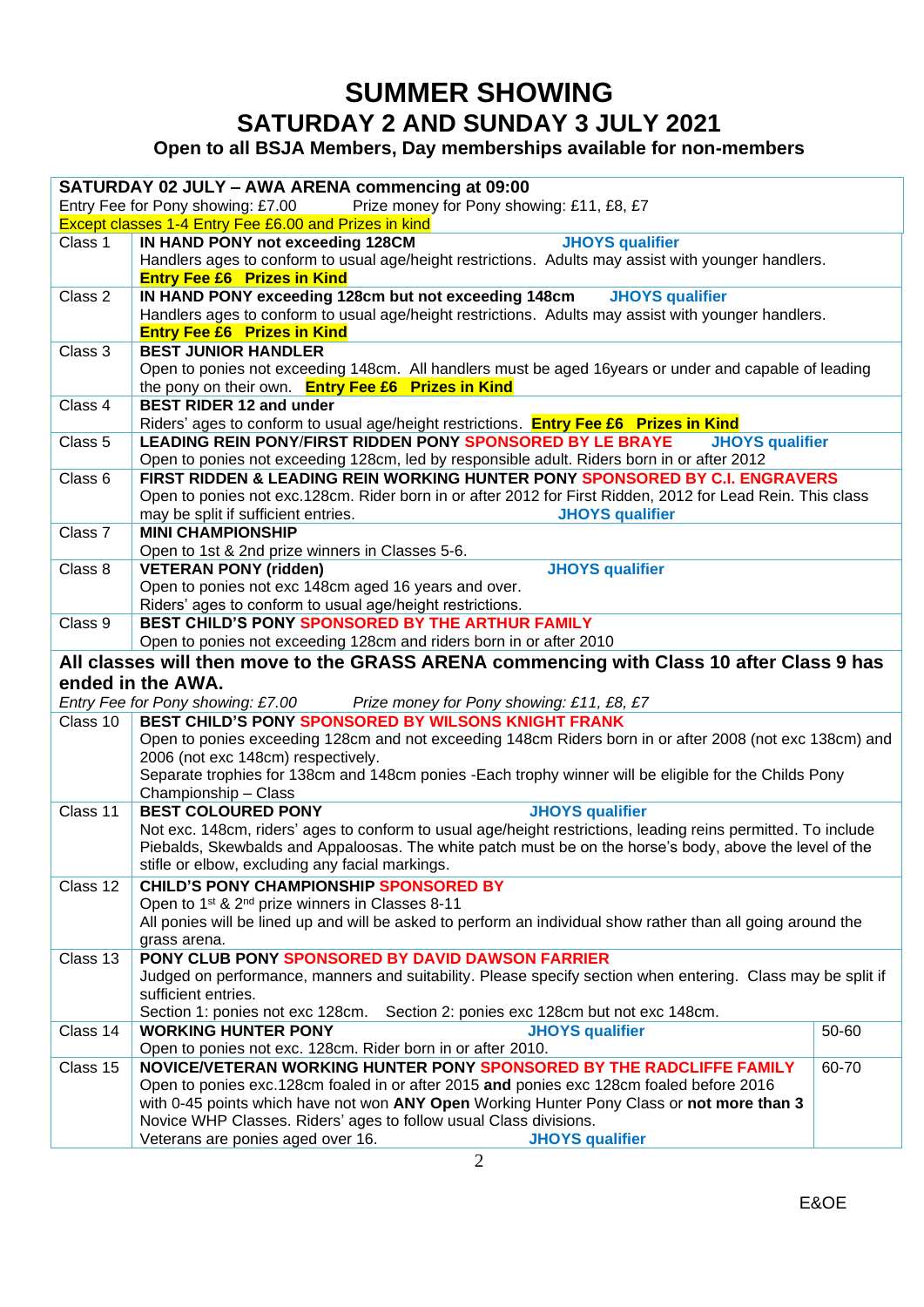| Class 16 | <b>WORKING HUNTER PONY SPONSORED BY THE DUFTY FAMILY</b>                                    | 70-80 |
|----------|---------------------------------------------------------------------------------------------|-------|
|          | Open to ponies exceeding 128cm, not exceeding 148cm. Riders must be born in or after 2008   |       |
|          | (not exc 138) and 2006 (not exc 148cm) respectively. Separate trophies for best 138 and 148 |       |
|          | <b>JHOYS</b> qualifier<br>ponies                                                            |       |
|          | NB Ponies may only compete in 2 of the above Classes numbered 14-16                         |       |
| Class 17 | <b>WORKING HUNTER PONY CHAMPIONSHIP</b>                                                     |       |
|          | Open to 1st and 2nd prize winners in Classes 14-16                                          |       |